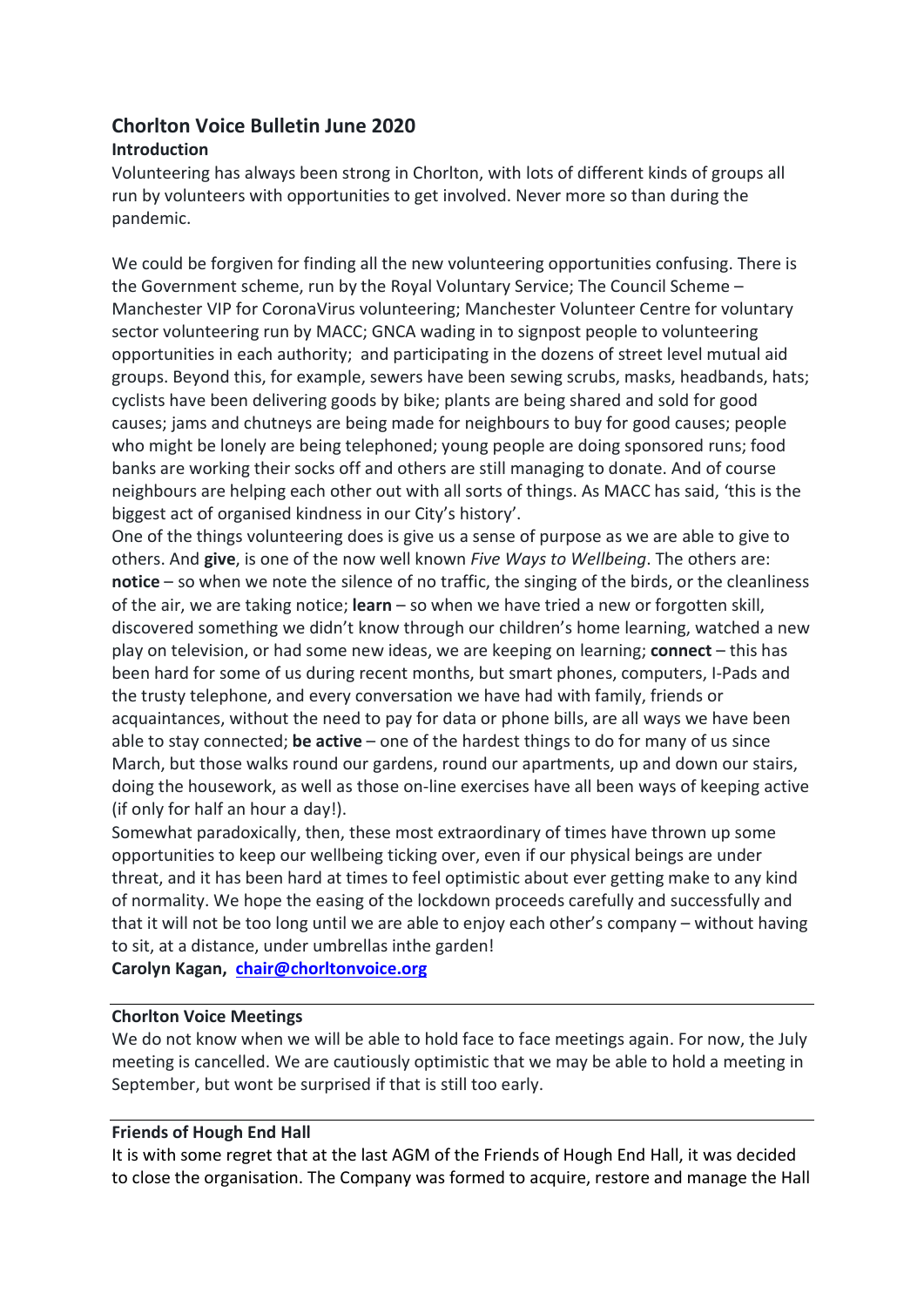for the good of the community of Chorlton. As the Hall has new owners and functions to serve the South Asian community, there is no further role at this point in time for the Friends of Hough End Hall. You will be pleased to know that after considering a number of options, the Directors and Committee members agreed that the remaining funds (just over £1,000) should be transferred to Chorlton Voice (Civic Society), to be earmarked for heritage projects. This should boost our coffers somewhat and give us a chance to develop some creative ideas to showcase the history of the area. This will be a theme of Chorlton Voice during the forthcoming year. So thinking caps on! The friends group acknowledged and registered their thanks to Chorlton Voice for all the enthusiastic support given to the original project . If you haven't seen the interpretation Boards in the park – do go along and have a look. They should be graffiti clear at the moment! If you haven't bought the Hough End Hall Story book, why not get from the library or buy a copy from the bookshop? Andrew Simpson is finding new things out about the occupants of the Hall, so go along to his blog at https://chorltonhistory.blogspot.com . If you have forgotten what the Hough End Hall project was, there is a summary at

https://houghendhall.files.wordpress.com/2020/07/bulletin-13-july-2020-1.pdf

### Congratulations to Reach Out

Reach out to the Community, based in Chorlton was one of the organisations to be awarded the Queens Award for Voluntary Service. Very well done to them and to the vital support they have been able to give to people who are experiencing homelessness across South Manchester, and to help them rebuild their lives. Great news and justly deserved. Other nearby groups to have received the award include Sow the City, based in Hulme and Love Withington Baths. Fantastic!

### Welcome back to Manchester!

There is a useful resource with advice for moving out of lockdown, complete with a #MCRHUG to be found at www.welcomebackmanchester.com

### Library re-opens

Talking of welcoming back...Chorlton Library re-opened on Saturday July 4<sup>th</sup>. The Library website given the following information on opening times:

### Opening times for library

- Tuesdays from 11am to 3pm
- Thursdays from 11am to 3pm
- Saturdays from 11am to 3pm
- $\bullet$

The library will be available for use by over 60s from 10am to 11am on Tuesdays and Thursdays.

### Bike delivery consultation

### Design and Make a Cake for Chorlton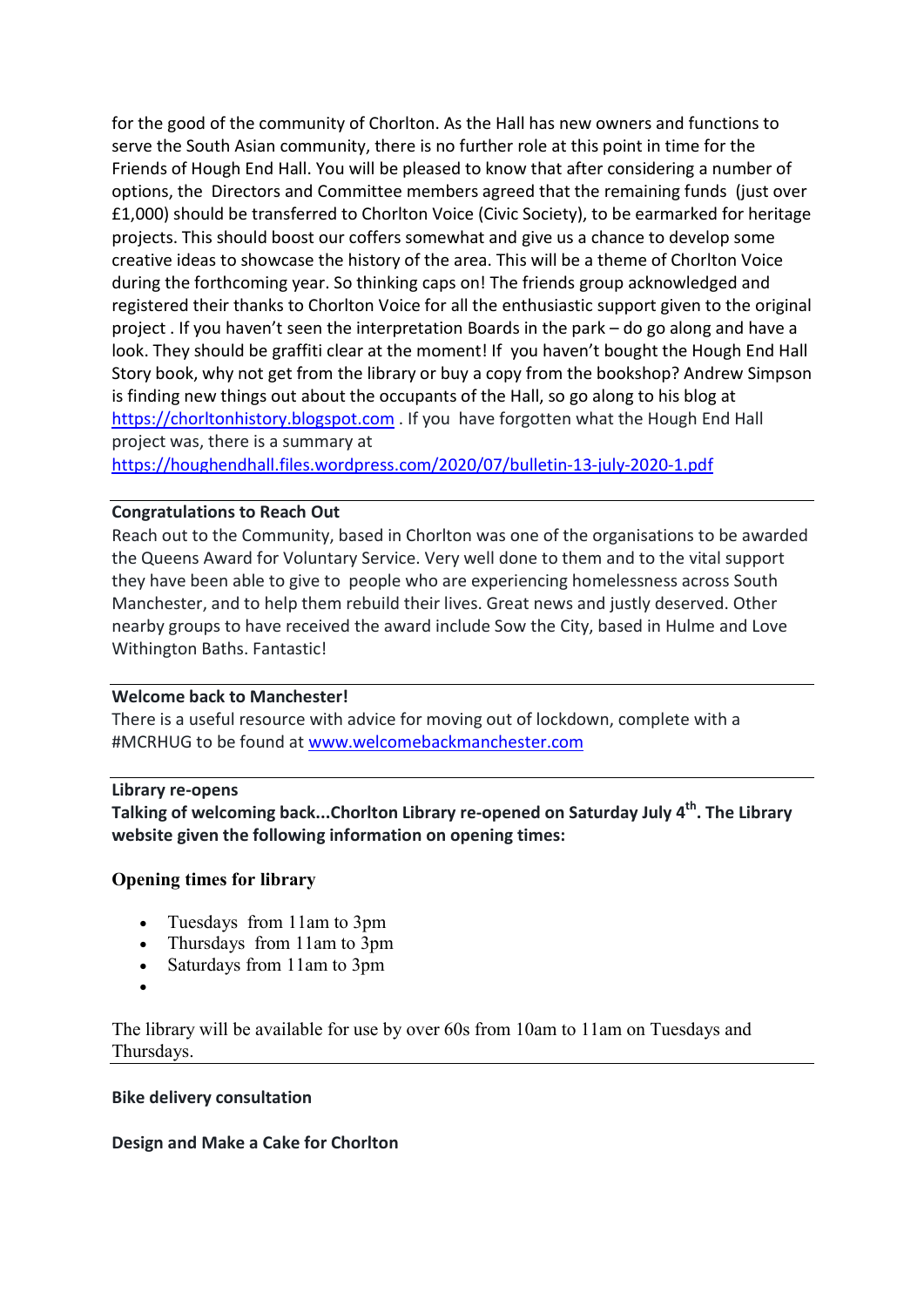The cake challenge is still open. This is the opportunity to really put Chorlton on the map<br>through the invention of the Chorlton Cake. Either send a picture of your cake plus its rec through the invention of the Chorlton Cake. Either send a picture of your cake plus its recipe to events@chorltonarts.org or upload it on the Chorlton Cake facebook page www.facebook.com/ChorltonCake. Please do tell your friends and neighbours who may have missed the challenge - they can send their ideas to Chair, Chorlton Arts/Cake, 37 Chandos Road South, M21 0TH.

#### Capture the Pandemic (not literally) for NW Film Archive

The North West Film Archive is appealing for the public's help to gather video footage of life in the North West during the Coronavirus pandemic.

The **#lockdownlife** appeal aims to find a wide range of footage taken during the lockdown to paint a picture of what life was really like in the North West of England and to preserve our experiences for future generations. ng the lockdown to<br>nd to preserve our<br>through this unique

experiences for future generations.<br>The archive wants to show as many different people's perspectives of life through period of time.

Ideas for films include those that show social distancing, lockdown life, connecting with friends and loves one from far away, life at home or work, empty streets, experiences of key workers, Zoom parties, or the weekly applause for the NHS on our streets. workers, Zoom parties, or the weekly applause for the NHS on our streets.

For more than 40 years, the North West Film Archive has been collecting and preserving these moving images depicting the lives and experiences of North West people from the late Victorian era right up to the present day for everybody to learn from and enjoy. moving images depicting the lives and experiences of North West people from the late Victo<br>right up to the present day for everybody to learn from and enjoy.<br>If you'd like to be involved in the <u>#lockdownlife</u> project, ple

n.w.filmarchive@mmu.ac.uk, or using the same email address via file transfer services such as WeTransfer or DropBox.





During the current COVID 19 outbreak we are providing free hot healthy plant based (vegan) meals to vulnerable members of the community. ARMR Community Service is the social value arm of our to vulnerable members of the community. ARMR Community Service is the social value arm of our<br>retail premises 'ARMR Store'. We have been working with Ardwick and Longsight Mutual Aid group with a shared vision to support and empower communities to maintain good levels of health and wellbeing at this time. e have been working with Ardwick and Longsight Mutual Aid group<br>and empower communities to maintain good levels of health and<br>ith our store ethos and is based on afro-caribbean inspired cuisine.<br>Igle occupancy households a

The food we provide is in line with our store ethos and is based on afro-caribbean inspired cuisine. Our aim is to support elderly, single occupancy households and those at risk of social isolation. We will take referrals for families but on a once per week, per family basis. Our aim is to support elderly, single occupancy households and those at risk of social isolation. We<br>will take referrals for families but on a once per week, per family basis.<br>Hot food parcels will initially be delivered b

opportunity for carers to collect food from Brunswick Church between 2pm - 4pm on those days also. This may change depending on demand.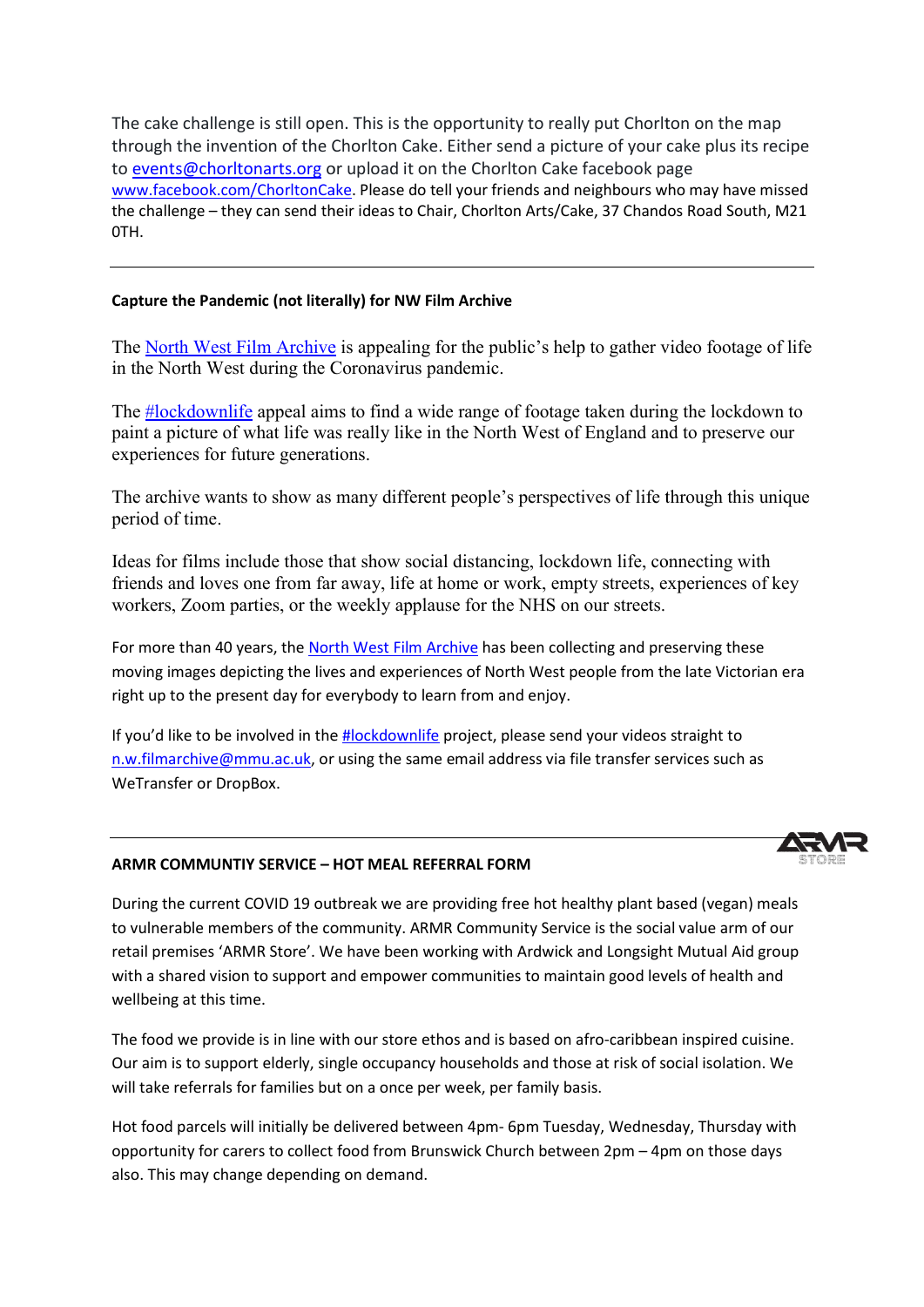We are currently only accepting referrals from Primary and Secondary care providers along with voluntary and community sector organisations, this is not a self-referral service. ARMR Community Service is limited to the central Manchester locality, covering the following neighbourhoods;

- **ARDWICK**
- LONGSIGHT
- LEVENSHULME
- GORTON
- HULME
- MOSS SIDE
- RUSHOLME
- CHORLTON
- FALLOWFIELD

## WHALLEY RANGE

To refer clients; please complete below and submit by 1pm to secure same day collection / delivery. In cases where regular support is required only one form will need to be submitted and these will be reviewed on a monthly basis. It is important that should the client no longer require support, the referring organisation is responsible for making ARMR Community Services aware at the earliest possible opportunity. For families, a new form submission would be required each time.

## REFERRER DETAILS

Name

**Organisation** 

Email Address

Contact Details

Do you have consent to refer clientY/N If client does not have capacity to consent, have their best interest been considered? Y/N Reason for Referral

## CLIENT DETAILS

Name Age Address Postcode Contact Number DeliveryAddress(if different from above) Dietary Requirements / Allergies Risks(Environmental or Physical)

DELIVERY NOTES AND ANY ADDITIONAL INFORMATION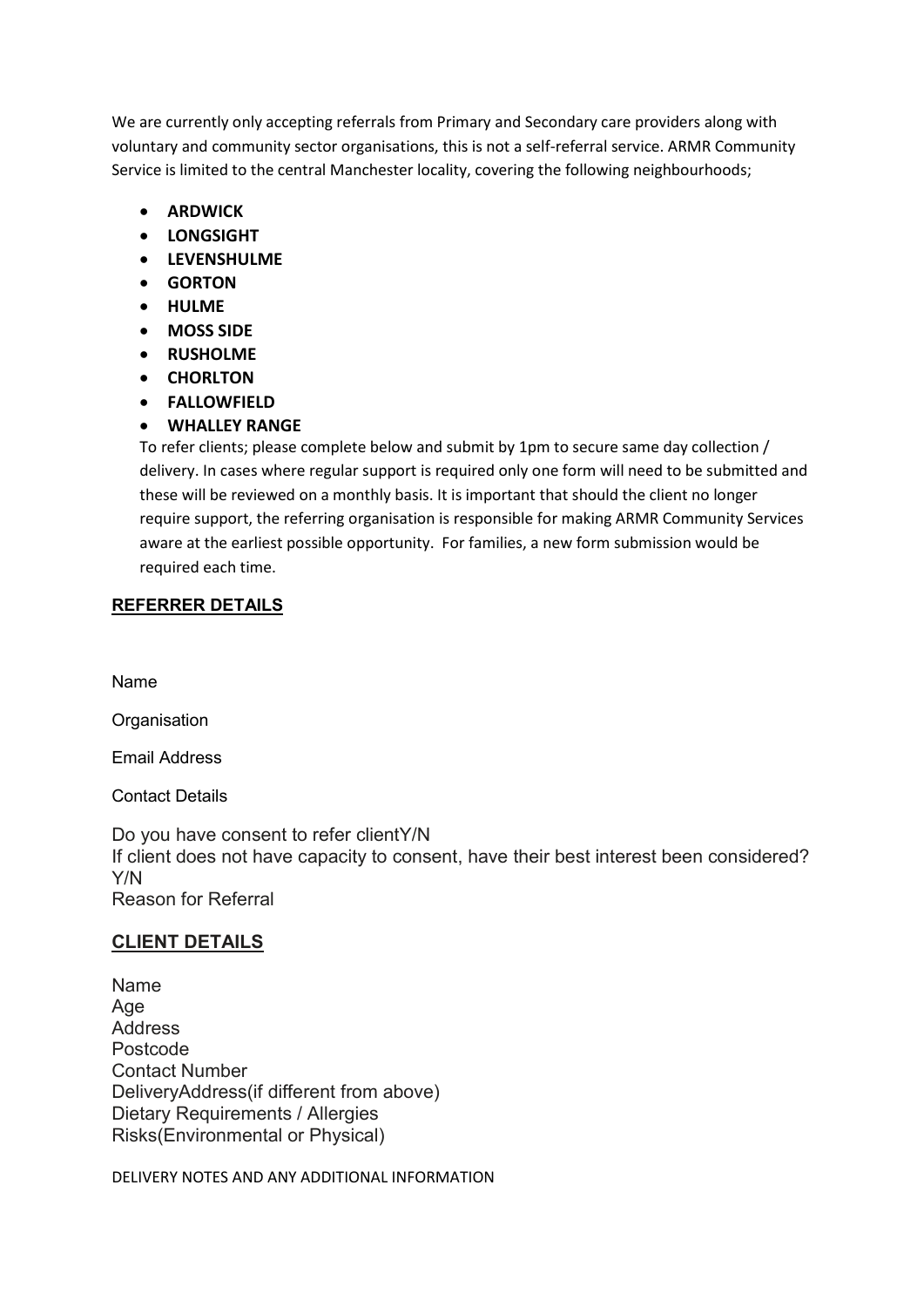#### Submit referrals to: Hello@armrstore.co.uk

## Integrated Neighbourhood Teams (INTs for short)

Did you know there was a Chorlton, Whalley Range and Fallowfield Integrated Neighbourhood Team bringing health and social care services together to improve health and wellbeing?. Regular updates and useful information are posted on their Facebook site https://www.facebook.com/ChorwhalfallINT/

If you live in Chorlton Park Ward, there is a different Didsbury, Burnage and Chorlton Park Integrated Neighbourhood Team. If you would like regular bulletins and information, please contact Fiona Vincer, Health Development Coordinator Burnage, Chorlton Park, Didsbury; Mobile: 07789 860 969; Email: fiona.vincer@nhs.net; Twitter: @DBCP\_INT and @HealthysouthMCR

## Face masks – to wear or not to wear?

It may be of interest to CV members that our very own Jenny Slee was on Radio 4's Any Answers Sat.6th June Click onto the link below and advance to 3 mins and 40 secs.

A bbc.co.uk account is required to listen, but they're free.

https://www.bbc.co.uk/sounds/play/m000jsz6

Jenny raises concerns about the safe wearing of face masks and a health physicist replies with an explanation of why we should wear them.

The conclusion is that facemasks protect us all; particularly they protect others from us if we have an infection (even if we don't know it). So wear in crowded places (public transport, hospitals, doctors' surgeries, smaller shops); wear once only; dispose of disposable masks in plastic bag in the rubbish; take off cloth or other reusable masks carefully washing mask in warm soapy water and sanitising hands after handling.

## MICRA Webinar Series: 11am - 12pm Friday 19th June. Communities and Covid-19: the impact of social inequality and social distancing on older people (sent by Dave Thorley)

We are delighted to host the second title of the MICRA webinar series. Please register here: https://www.eventbrite.co.uk/e/communities-covid-19-tickets-107819268334